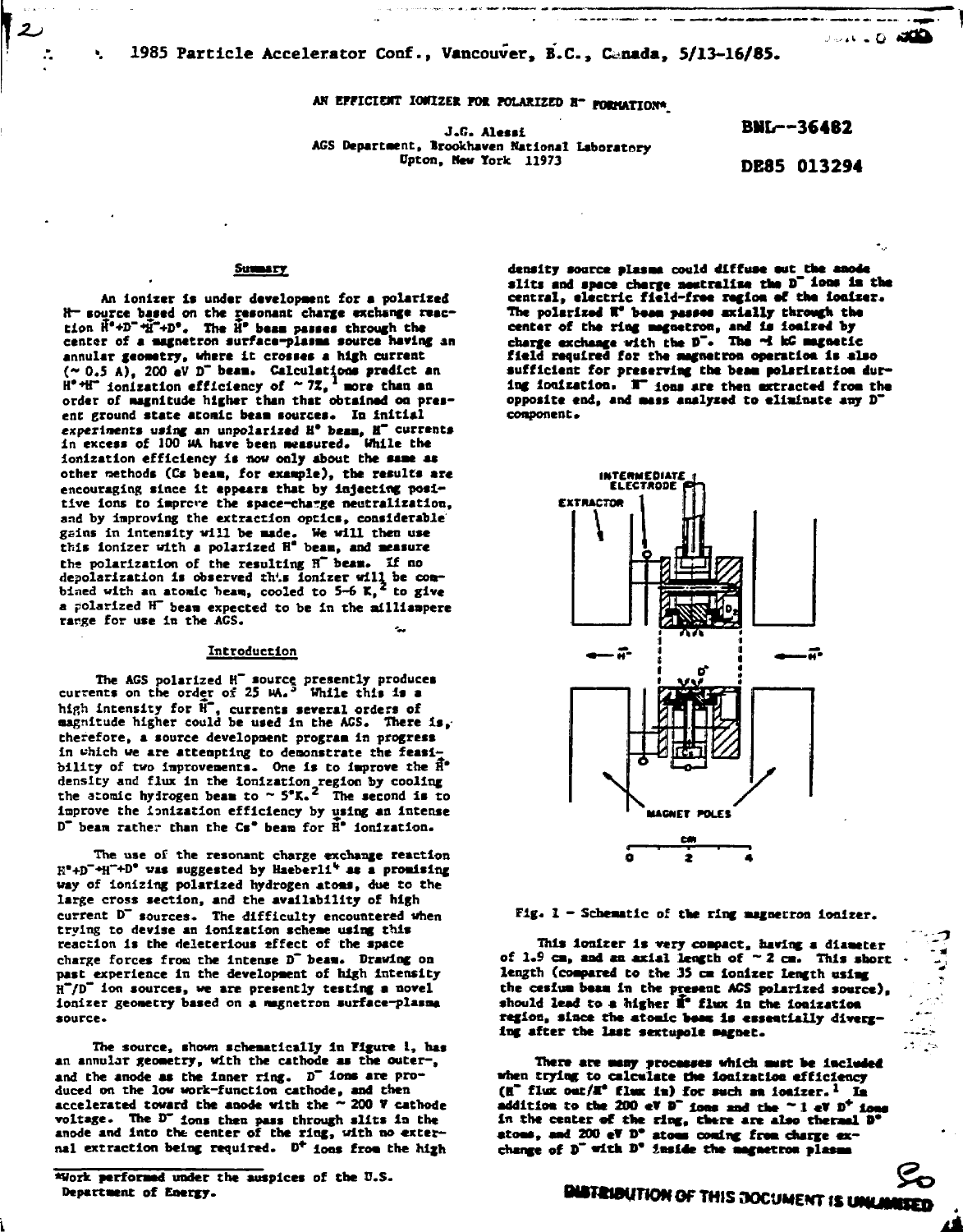# **DISCLAIMER**

This report was prepared as an account of work sponsored by an agency of the United States Government. Neither the United States Government nor any agency thereof, nor any of their employees, makes any warranty, express or implied, or assumes any legal liability or responsibility for the accuracy, completeness, or usefulness of any information, apparatus, product, or process disclosed, or represents that its use would not infringe privately owned rights. Reference herein to any specific commercial product, process, ar service by trade name, trademark, manufacturer, or otherwise does not necessarily constitute or imply its endorsement, recommendation, or favoring by the United States Government or any agency thereof. The views and opinions of authors expressed herein do not necessarily state or reflect those of the United States Government or any agency thereof.

 $\bar{\psi}$ 

 $\ddot{\phantom{a}}$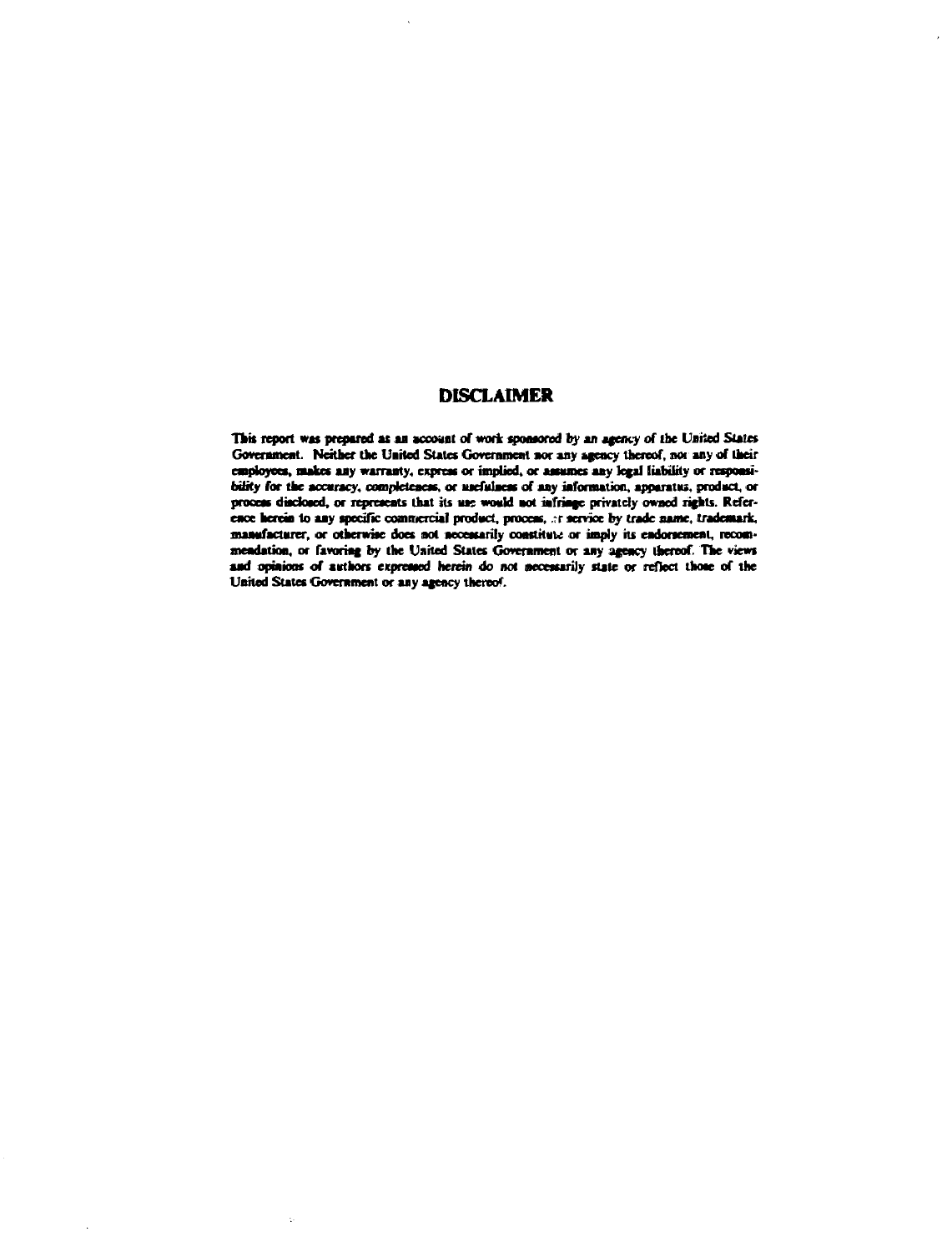region. The results of calculations, which include **Che most Important destruction processes, and assuming a D~ current of 0.5 A, give an lonlzatloa** efficiency of ~ 7%. This is a gain of more than a **factor of 10 over the Cc beam Ionizer. Important questions to be answered In Initial experiments were how efficient the apace charge neutralization would be, and If gas scattering of the H" and H\* in Ihe relatively high background Dj pressure outside the ' magnetron would be a problem.**

 $\mathbf{r}$ 

k.

#### **The King Magnetron Source**

The ring magnetron has a geometry inverted from **typical magnetron surface-plasma sources, ia that the cathode Is the outer and the anode Is the Inner of two concentric rings. The molybdenum cathode Is 2.2 cm Inner diameter and 0.9 ca long (cathode area • 6.2 ca ), and two grooves In the cathode geometrically focus the surface-produced D~ into silts In the anode. The anode ring is 0.5 mm thick, with 0.5 e\* wide slits and a total silt length of » ca. The gap between the cathode and anode is 1 mm, and there Is** no expansion gap as is normally used it magnetrons to **reduce the extracted electron current. Since in the present geometry there Is no 0~ extraction field, extraction of electrons Is not e problea, and there**fore the distance from the cathode to the anode slit was kept small in order to minimize destruction of D" in the dense source plasma and to minimize charge **exchange of the fast D" with D\* in the source. Having the slits so close to the source plasea should also facilitate diffusion of plasma D\* Ions out of the source for space-charge neutralization of the D". Macor rings provide lnFulation between the cathode** and anode. Deuterium gas is fed into the gap uni**formly through eight holes In one of the anode and end plates. O«ium vapor Is fed uniformly Into the** source through four equally spaced holes in the cath**ode. The source operates In an axial Magnetic field of ~ 1 kC.**

**For testing of the magnetron, a 0.5 cm dlaaeter rod uas Inserted into the center of the ring to measure the D~ bean current. A wire spiralled In a 1.0 en diameter around ths rod acted as a biased grid. Self-extracted VT currents of up to 0.7 A were detected in the center of the ring, with 30-60 A arc current and an arc voltage of ~ 200 T. The pulse** width for these experiments was 5-25 ms and rep-rate **uas ~ 0.4 Hz.**

### **Charge Exchange Ionlzation Experiments**

**As a first test of the feasibility of the Ionizer concept, the magnetron source was mounted in a test box with a hydrogen dissociator, to measure the ionizatlon efficiency without the added conpllcatlon of polarizing the atomic beam. A schematic of the test setup is shown In Figure 2. Hydrogen is fed into an rf dlssocistor operating at 20 MHz. The Inlet gas flow Is monitored by a flowmeter. The gas can be fed In steady-state or pulsed, and the rf Is pulsed. The pyrex dissociator bottle Is Identical to that used on our ACS polarized loo source,<sup>i</sup> and has a 3 ma diameter nozzle aperture. A 5 mm diameter skimmer Is located approximately 3 cm from the tip of the dissddator, and this flrat stage Is pumped by a 2500 1/s oil diffusion pump. The center of the magnetron is 7 cm from the skimmer aperture. The skimmer can also be renoved and the dissociator close-coupled to the magnetron entrance (5.5 cm froa the nozzle to the**

**center of the Ionizer), loth source magnet malms are Isolated from the magnet coll, mad a magatlve blms** can be placed on the entrance magnet pole to prevent loss of H<sup>"</sup> from this end, and a 1200 V bias is placed **on the exit magnet pole to act as a erase extractor. There Is also an Intermediate electrode on the extraction end. Crids of 85Z transparency mounted om both ends of the magnetron prevent «my extraction field penetration Into the loaizatiea regloa. After extraction there Is an r-10 cm amalyzlmg magnet, with a 3.3 cm gap, and finally the beam Is measured e\* a 1 cm wide Faraday cup. A I mm wide »y 1 cm thick col**limator can be inserted before the analyzing magnet **to get better mass separatism between extracted l~** and D<sup>-</sup>. More recently, a gridded elazel leas was **added after the extractor In an attempt to Improve the beam optics.**



### **Fig. 2 - Experimental setup for measuring the IT production.**

**The hydrogen discharge Is monitored by using a fiber optic cable near the dissociator nozzle to transmit light to a 6563 \* analytical line filter,** allowing the measurement of the intensity of the  $\mathbf{H}_{\mathbf{a}}$ **line. While the optimum operating dissociator pressure is higher than that giving the maximum optical Intensity, the Monitor Is still useful for optimizing the dissociator rf.**

## **Kesults**

**The Initial experiments have been performed without the skimmer after the dissociator, and with the distance from the nozzle to the center of the ring magnetron of 5.5 cm. With the D~ magnetron pulsing, the hydrogen gas flowing steady state through the dissociator, and with the dissociator rf turned off, magnet scans show an extracted 0~ peak, while an H~ peak Is only barely detectable. However, when the dissociator it is turned oa, so «\* Is mow Injected Into the Ionizer, an H~ peak from the resonant charge exchange Is clearly seen, often similar Is magnitude to the 0" peak. Im Figure 3, the upper trace la the Faraday cup current with the analyzing magnet set for S~, The D~ pulse width Is 20 me, and with the dissociator off there Is 3 Ml detected since the IT Is In the tall of the 0" peak (no beam colllmatlon). On the next pulse, the rf Is turned on ~ 10 ms Into the pulse {shorn by the slgmal from the dissociator Ma line detector on the lower**